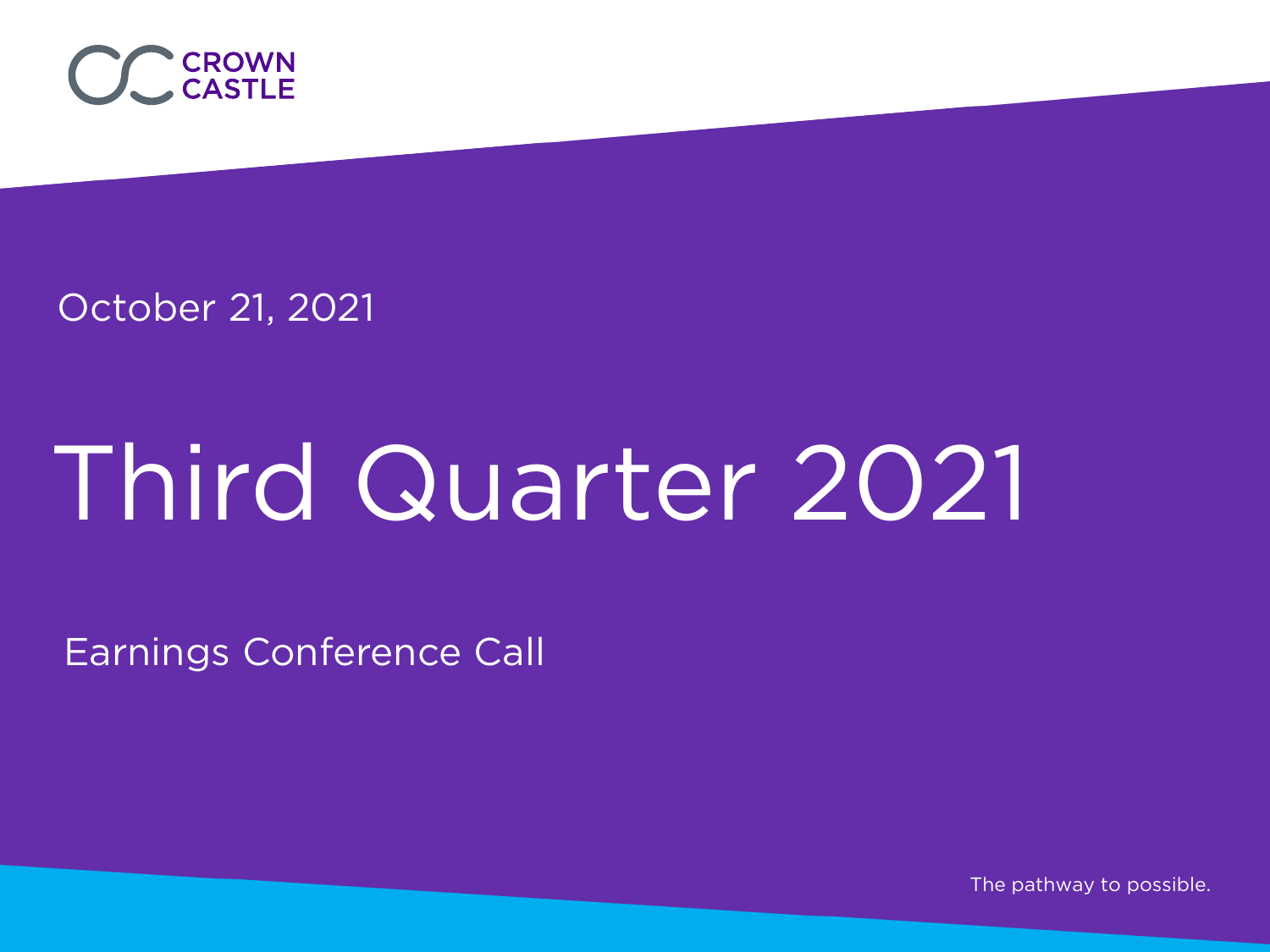# Cautionary Language

This presentation contains forward-looking statements and information ("Forward-Looking Statements") that are based on our management's current expectations. Statements that are not historical facts are hereby identified as forward-looking statements. In addition, words such as "estimate," "see," "anticipate," "project," "plan," "intend," "believe," "expect," "likely," "predicted," "positioned," "continue," "target," "focus," and any variations of these words and similar expressions are intended to identify Forward-Looking Statements. Such statements include our full year 2021 and 2022 Outlook and plans, projections, and estimates regarding (1) potential benefits, growth, returns, capabilities, opportunities and shareholder value which may be derived from our business, strategy, risk profile, assets and customer solutions, investments, acquisitions and dividends, (2) our business, strategy, strategic position, business model and capabilities and the strength thereof, (3) 5G deployment in the United States and our customers' strategy and plans with respect thereto and demand for our assets and solutions created by such deployment and our customers' strategy and plans, (4) our long-and short-term prospects and the trends, events and industry activities impacting our business, (5) opportunities we see to deliver value to our shareholders, (6) our dividends (including timing of payment thereof), dividend targets, dividend payout ratio, and our long- and short-term dividend (including on a per share basis) growth rate (including compound annual growth rate), and its driving factors, (7) debt maturities, (8) cash flows, including growth thereof, (9) leasing environment (including with respect to tower application volumes) and the leasing activity we see in our business, and benefits and opportunities created thereby, (10) tenant non-renewals, including the impact and timing thereof, (11) capital expenditures, including sustaining and discretionary capital expenditures, the timing thereof and any benefits that may result therefrom, (12) revenues and growth thereof and benefits derived therefrom, (13) the recurrence and impact of Nontypical Items, (14) Income (loss) from continuing operations (including on a per share basis and as adjusted for Nontypical Items), (15) Adjusted EBITDA (including as adjusted for Nontypical Items), including components thereof and growth thereof, (16) costs and expenses, including interest expense and amortization of deferred financing costs, (17) FFO (including on a per share basis) and growth thereof, (18) AFFO (including on a per share basis and as adjusted for Nontypical Items) and its components and growth (including with respect to compound annual growth rate) thereof and corresponding driving factors, (19) Organic Contribution to Site Rental Revenues and its components, including growth thereof and contributions therefrom, (20) our weighted-average common shares outstanding (including on a diluted basis) and growth thereof, (21) site rental revenues, and the growth thereof, (22) annual small cell deployment, (23) fiber solutions growth, (24) prepaid rent, including the additions and the amortization and growth thereof, (25) our carbon neutral goal and plans related thereto, (26) demand for data and connectivity, (27) impact from T-Mobile and Sprint network consolidation, (28) strength of our balance sheet and (29) the utility of certain financial measures, including non-GAAP financial measures. All future dividends are subject to declaration by our board of directors.

Forward-Looking Statements are subject to certain risks, uncertainties and assumptions, including prevailing market conditions and other factors. Should one or more of these risks or uncertainties materialize, or should any underlying assumptions prove incorrect, actual results may vary materially from those expected. Such Forward-Looking Statements should be considered in light of all relevant risk factors included in our filings with the Securities and Exchange Commission. Crown Castle assumes no obligation to update publicly any Forward-Looking Statements, whether as a result of new information, future events or otherwise.

This presentation includes certain non-GAAP financial measures, including Adjusted EBITDA, AFFO (including on a per share basis) and Organic Contribution to Site Rental Revenues. Definitions and tables reconciling such non-GAAP financial measures are set forth in the Supplemental Information Package and the earnings release posted in the Investors section of Crown Castle's website at investor.crowncastle.com. As used in this presentation, the term "including" and any variations thereof, means "including without limitation."

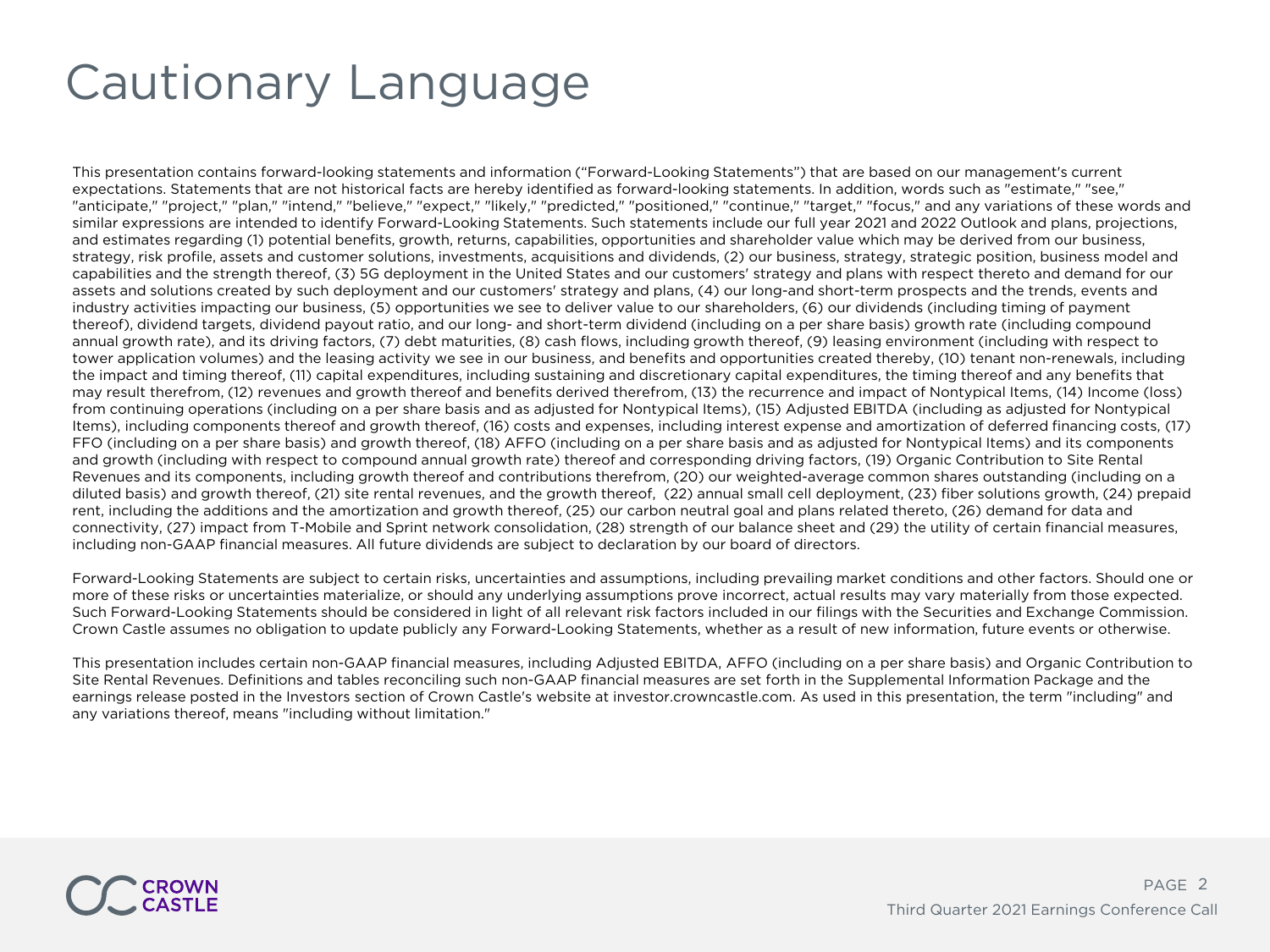# Key Highlights

- $\checkmark$  Remain on track to generate an anticipated 12% growth in AFFO per share in 2021.
- $\checkmark$  Expect to be at the high end of our 7-8% long-term growth target with 8% AFFO per share growth in 2022, which is in large part driven by:
	- Expectation for Towers core leasing activity $(1)$  to be approximately 50% higher in 2022 than our trailing 5-year average
	- Consistent small cell install volumes in 2021 and 2022 and stable fiber solutions growth
- $\checkmark$  Increased annualized quarterly common stock dividend approximately 11% from \$5.32 to \$5.88 per share, resulting in a 9% compound annual growth rate since we established our common stock dividend in 2014.
- $\checkmark$  Established goal to achieve carbon neutrality by 2025 in Scope 1 and Scope 2 emissions.

### Annualized Q4 Dividend Per Share(2)



See Supplemental Information Package for calculation of core leasing activity. 2. Based on dividends declared during the fourth quarter of each respective year in years 2014 through 2020 annualized, plus the Q4 2021 dividend, as declared on 10/18/21, annualized.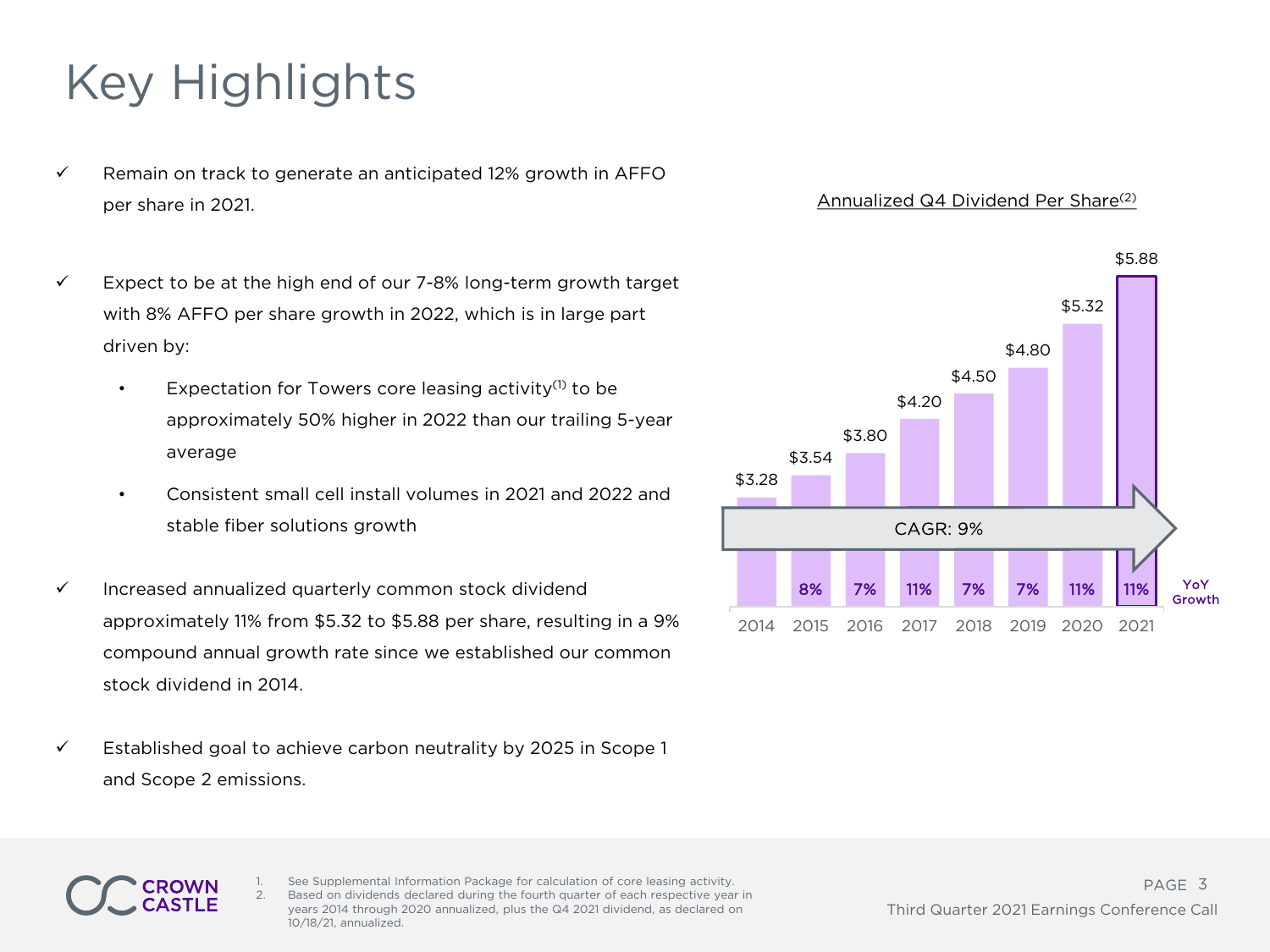## Q3 2021 Results (\$ in millions)



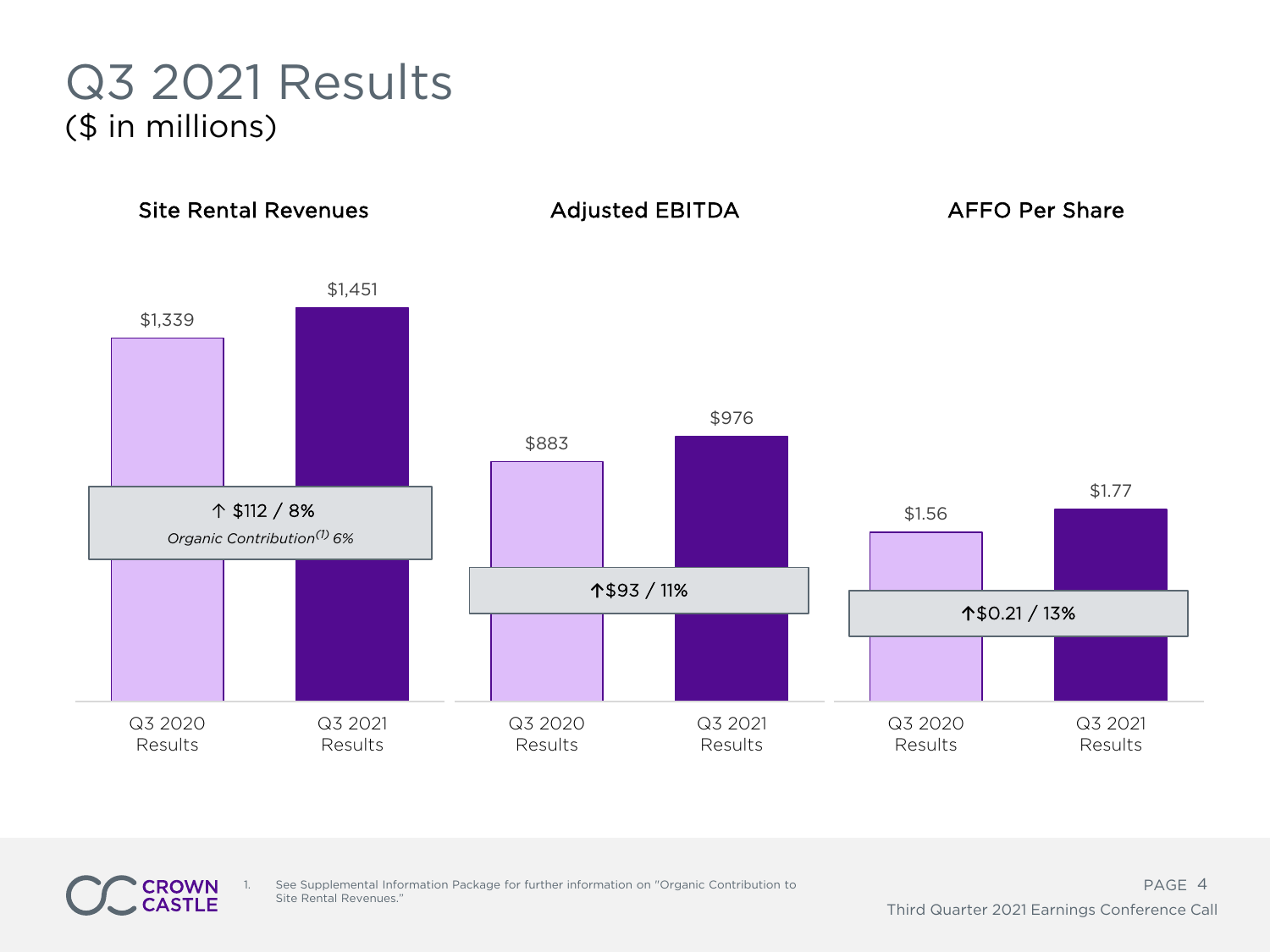# Full Year 2021 and 2022 Outlook (\$ in millions)



- As issued on October 20, 2021, and, with respect to the Current Full Year 2021 Outlook, unchanged from the prior full year 2021 Outlook issued on July 21, 2021.
- 2. Reflects change based on midpoint of Current Full Year 2021 Outlook.
	- 3. See Supplemental Information Package for further information on "Organic Contribution to Site Rental Revenues."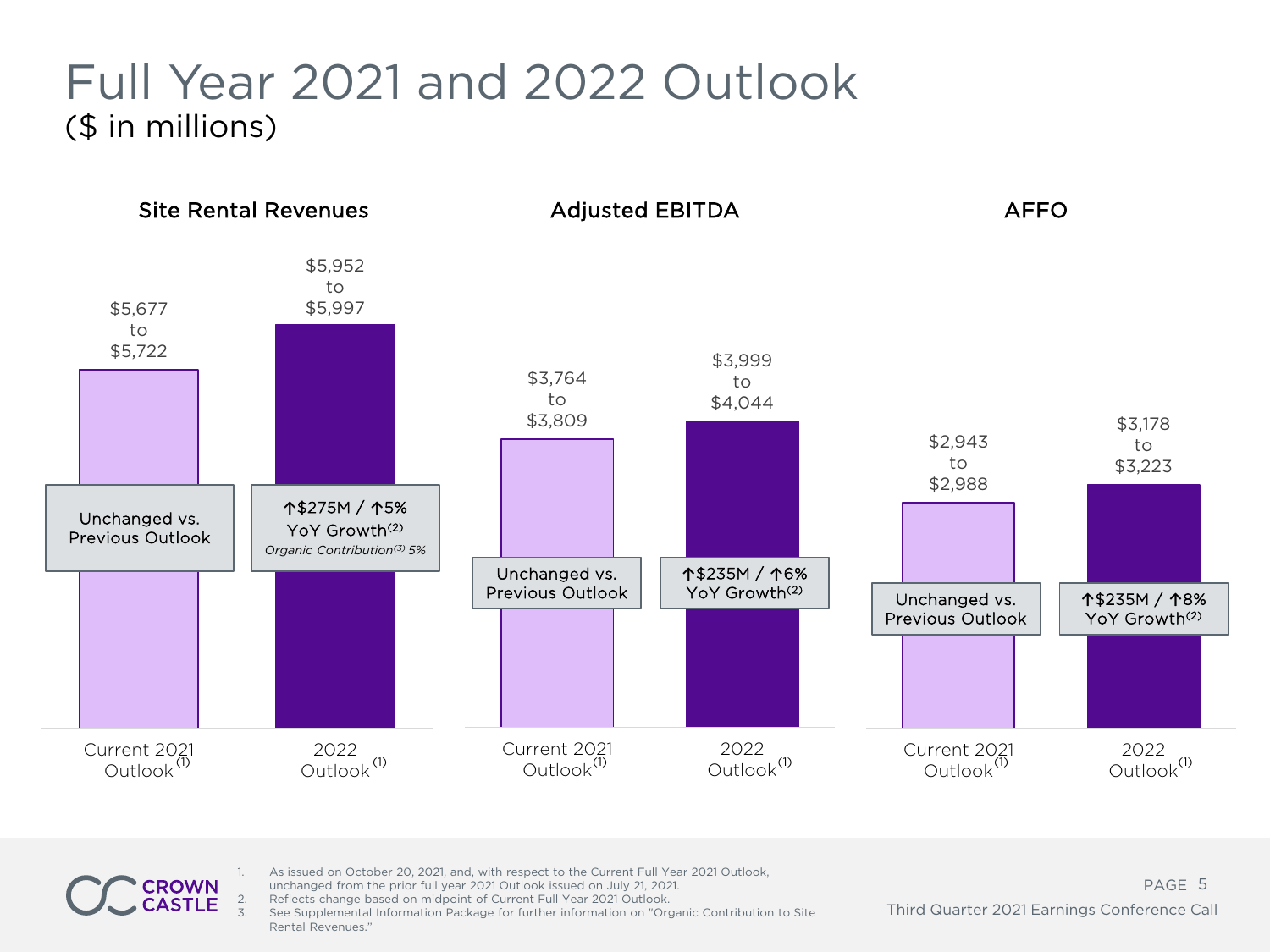### 2022 Outlook for Organic Contribution to Site Rental Revenues (\$ in millions)

2

New leasing activity, including year-over-year change in prepaid rent amortization(2)

- Year-over-year change in amortization of prepaid rent
- Core leasing activity(2)





Note: Components may not sum due to rounding

1. As issued on October 20, 2021, and, with respect to the Current Full Year 2021 Outlook, unchanged from the prior full year 2021 Outlook issued on July 21, 2021.

PAGE 6 Third Quarter 2021 Earnings Conference Call

2. See Supplemental Information Package for calculations of new leasing activity and core leasing activity.